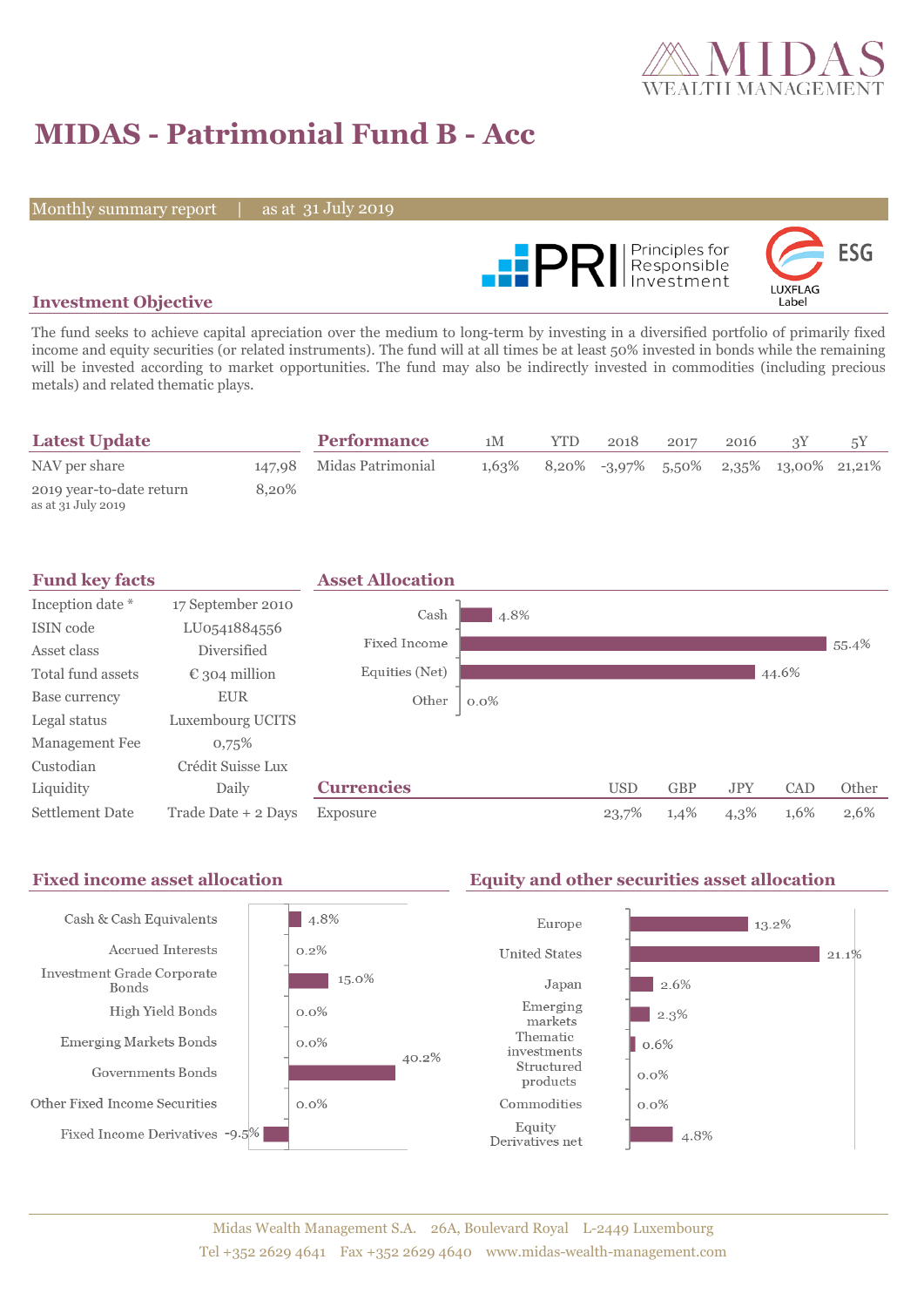

## **MIDAS - Patrimonial Fund B - Acc**

Monthly summary report

31 July 2019

| Top 10 fixed income holdings          | YTM     | Rating     | Weigh |
|---------------------------------------|---------|------------|-------|
| DEUTSCHLAND REP : DBR 0 1/2 08/15/27  | $-0.6%$ | AAA        | 6,3%  |
| NETHERLANDS GOVT: NETHER 0 3/4 07     | $-0.4%$ | AAA        | 3,6%  |
| BTPS: BTPS 2 02/01/28                 | $1,3\%$ | <b>BBB</b> | 2,9%  |
| EUROPEAN INVT BK : EIB o 3/8 07/16/25 | $-0,5%$ | AAA        | 2,8%  |
| AGENCE FRANCAISE : AGFRNC 0 1/8 11/1! | $-0.4%$ | AA         | 2,7%  |
| BOTS: BOTS 0 02/14/20                 | $-0.2%$ | <b>BBB</b> | 2,1%  |
| ALLIANDER: ALLRNV 07/8 04/22/26       | $-0.1%$ | $AA-$      | 2,1%  |
| SPANISH GOV'T: SPGB 1.6 04/30/25      | $-0.2%$ | $BBB+$     | 1,9%  |
| DEUTSCHLAND REP: DBR 11/4 08/15/48    | 0,1%    | AAA        | 1,5%  |
| FRANCE O.A.T.: FRTR 2 05/25/48        | 0.7%    | AA         | 1,4%  |

**The 10 fixed income rating breakdown** 



| Top 10 equity holdings<br>Sector |                                               | <b>Equity sector breakdown</b>                                                                                                                                                     |         |
|----------------------------------|-----------------------------------------------|------------------------------------------------------------------------------------------------------------------------------------------------------------------------------------|---------|
|                                  |                                               | <b>Consumer Discretionary</b>                                                                                                                                                      | 13.5%   |
|                                  |                                               | <b>Consumer Staples</b>                                                                                                                                                            | 10.1%   |
|                                  |                                               | Energy                                                                                                                                                                             | 6.0%    |
|                                  |                                               | Financials                                                                                                                                                                         | 13.9%   |
|                                  |                                               | Health Care                                                                                                                                                                        | 15.2%   |
|                                  |                                               | Information Technology                                                                                                                                                             | 15.3%   |
| <b>Real Estate</b>               | $0,9\%$                                       | Industrials                                                                                                                                                                        | 9.2%    |
| <b>Health Care</b>               | 0,8%                                          | Materials                                                                                                                                                                          | 4.3%    |
| Industrials                      | 0,8%                                          | <b>Communication Services</b>                                                                                                                                                      | 6.8%    |
|                                  |                                               | Utilities                                                                                                                                                                          | $1.5\%$ |
|                                  |                                               | Real Estate                                                                                                                                                                        | 4.3%    |
|                                  | <b>Health Care</b><br><b>Consumer Staples</b> | Weight<br>Information Technolog 1,0%<br>Information Technolog 1,0%<br>Information Technolog 0,9%<br>$0,9\%$<br>$0,9\%$<br>Consumer Discretionar 0,8%<br>Communication Service 0,8% |         |

### **Top 5 funds and other holdings**

| Amundi Japan TOPIX ETF | 2.6% |
|------------------------|------|
| Quaero Bamboo          | 1,5% |